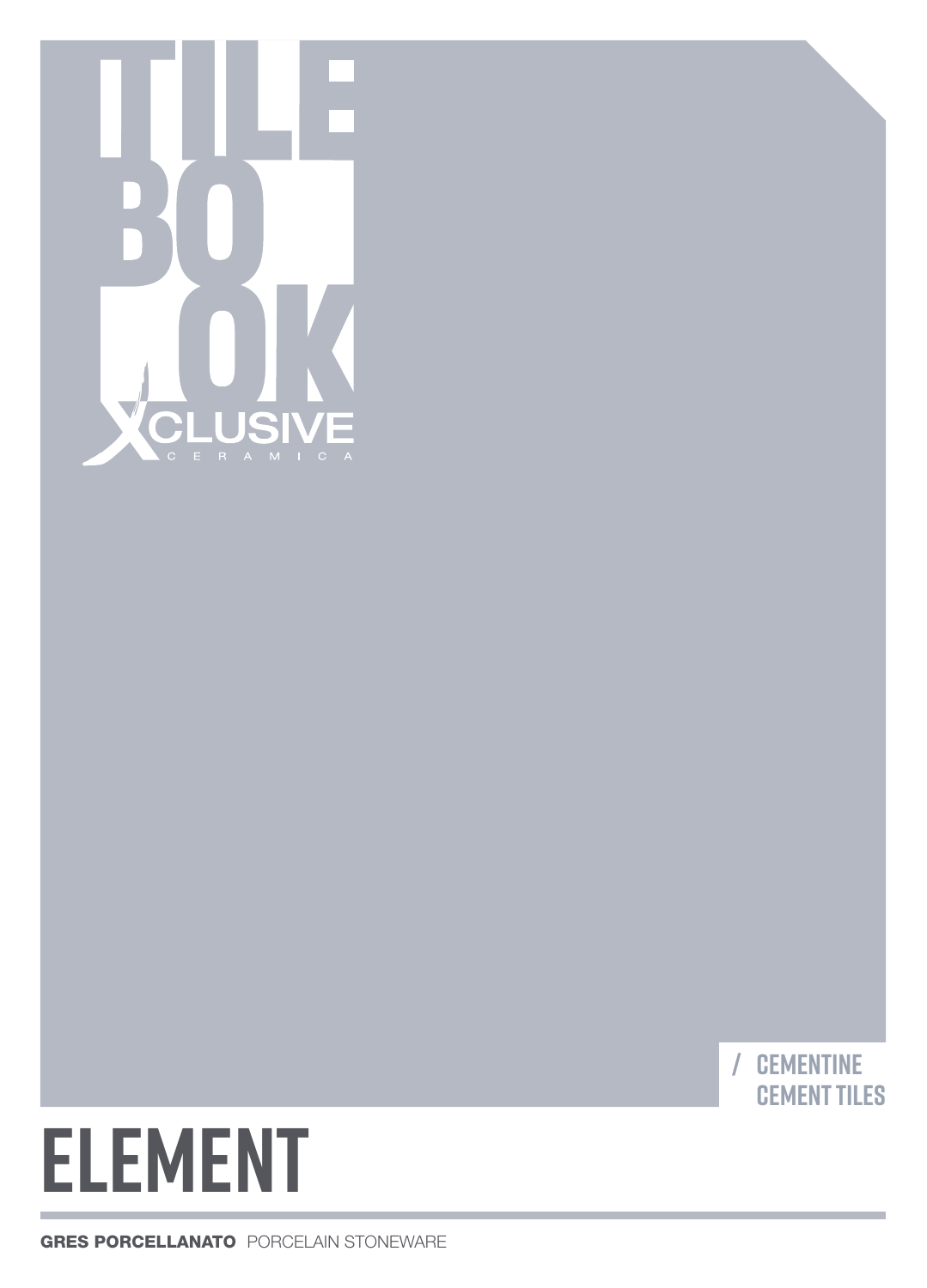## **ELEMENT**

GRES PORCELLANATO PORCELAIN STONEWARE

#### NON RETTIFICATO

NOT RECTIFIED



20,5x20,5 8"x8"

**BATTISCOPA** 

SKIRTING



6,5x20 3"x8"

| <b>IMBALLI</b><br><b>PACKAGING</b> |                                 |           |                          |       |                  |                       |                          | <b>DIGITAL</b><br>PRINT              |
|------------------------------------|---------------------------------|-----------|--------------------------|-------|------------------|-----------------------|--------------------------|--------------------------------------|
| formati<br>sizes                   | spessore (mm)<br>thickness (mm) | pz<br>pcs | m <sup>2</sup><br>sqm    | kg    | <b>SC</b><br>box | m <sup>2</sup><br>sqm | kg                       | numero grafiche<br>number of pattern |
| 20,5x20,5 8"x8"                    | 10                              | 16        | 0,6725                   | 14,60 | 48               | 32,28                 | 700                      | $\blacksquare$                       |
| <b>battiscopa</b> skirting         |                                 |           |                          |       |                  |                       |                          |                                      |
| 6,5x20 3"x8"                       |                                 | 20        | $\overline{\phantom{0}}$ | 6,00  | -                |                       | $\overline{\phantom{0}}$ | -                                    |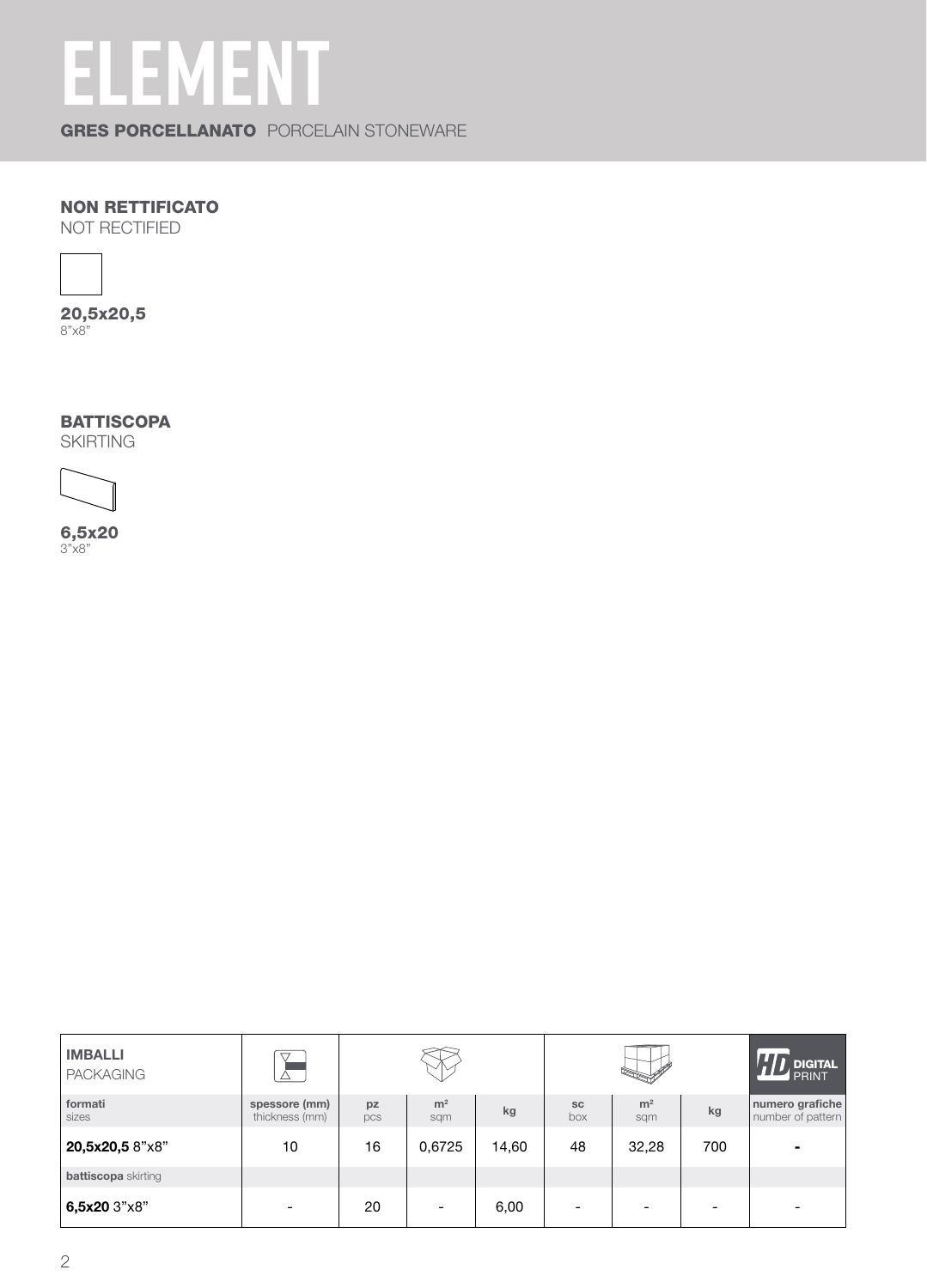

BIANCO GRIGIO NERO











ARABESQUE BAROQUE











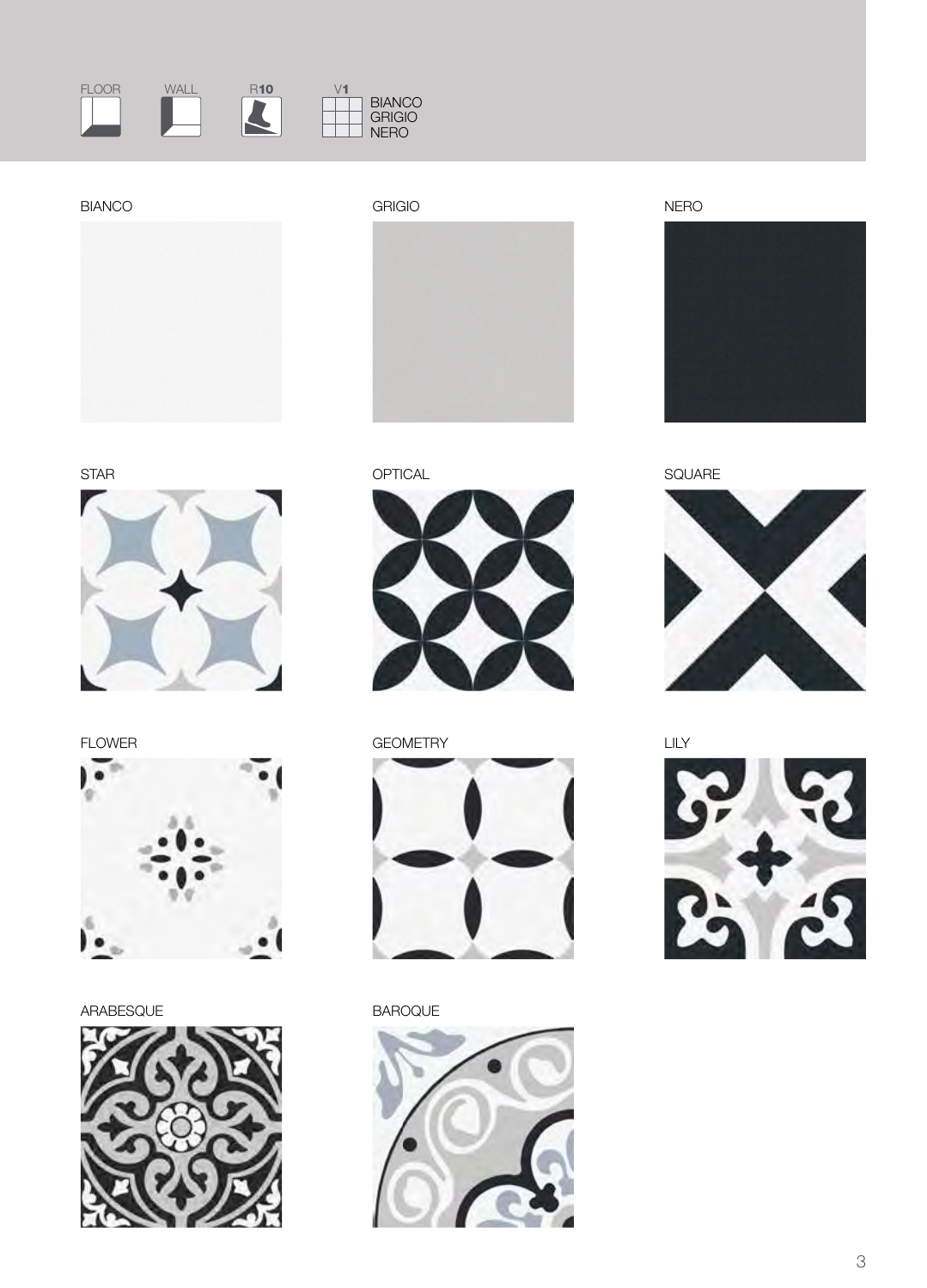

 $\Box$ **ELEMENT** | LILY 20,5x20,5



## **ELEMENT**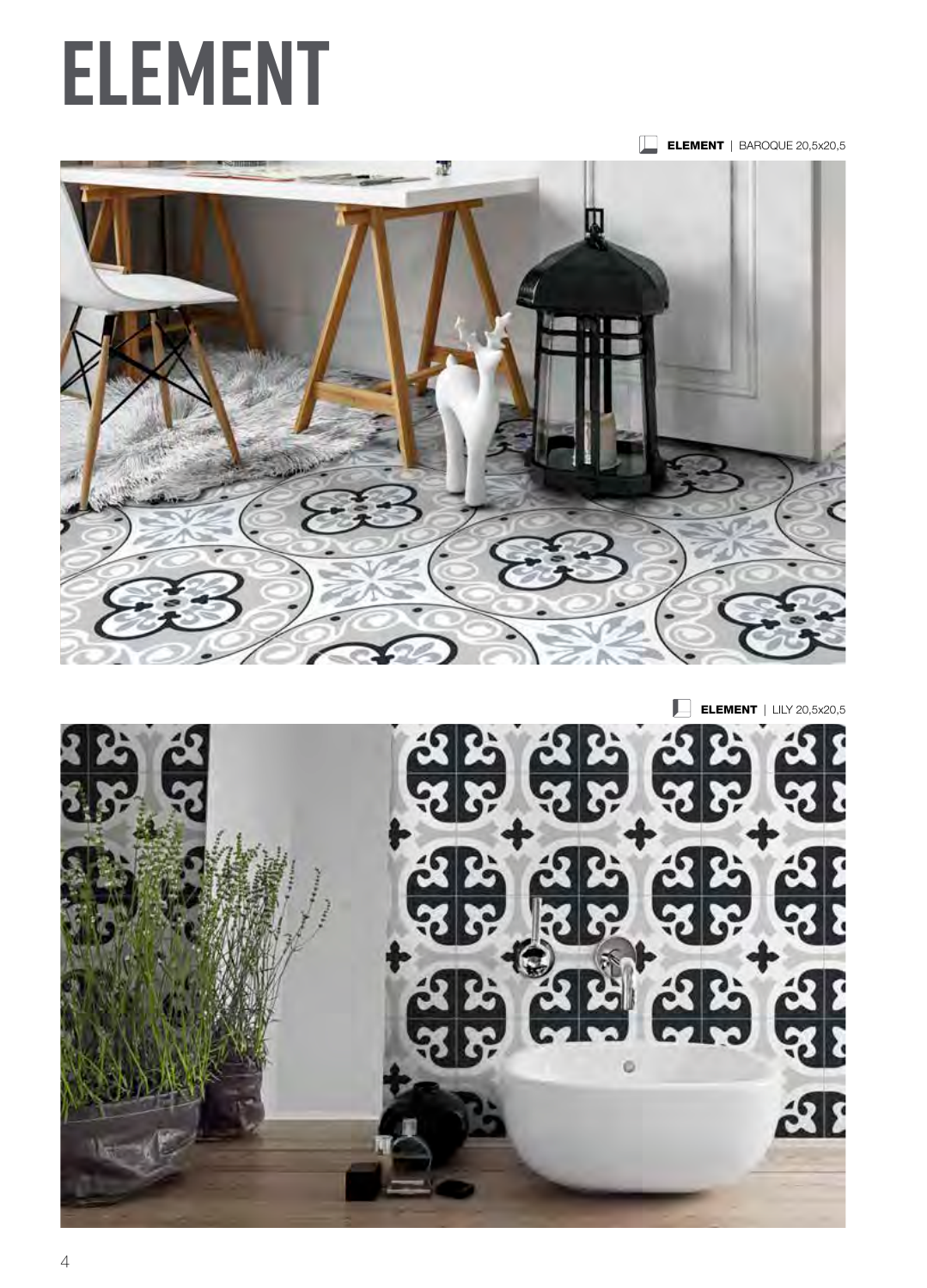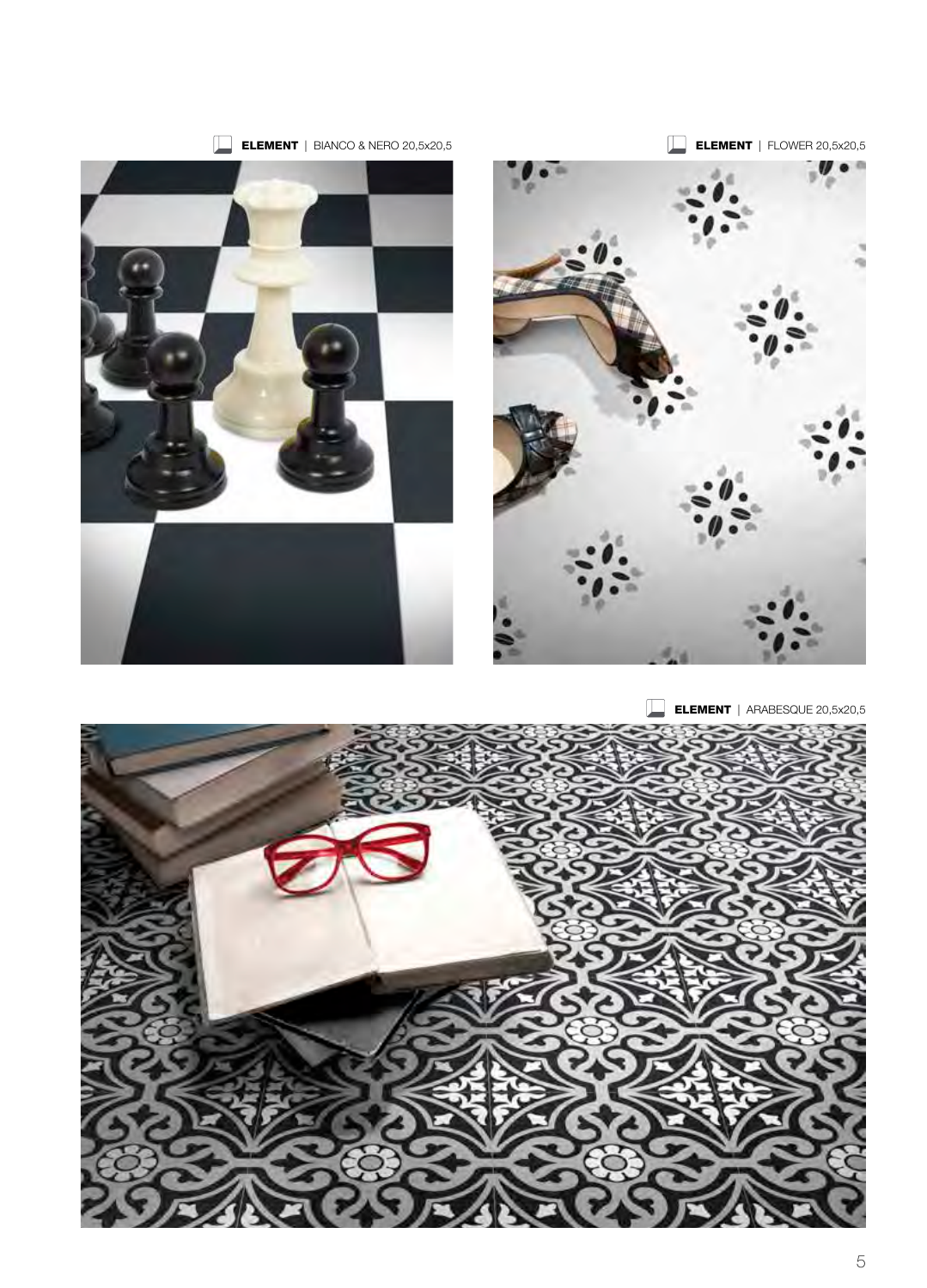# **ELEMENT**







 $\Box$  ELEMENT | STAR 20,5x20,5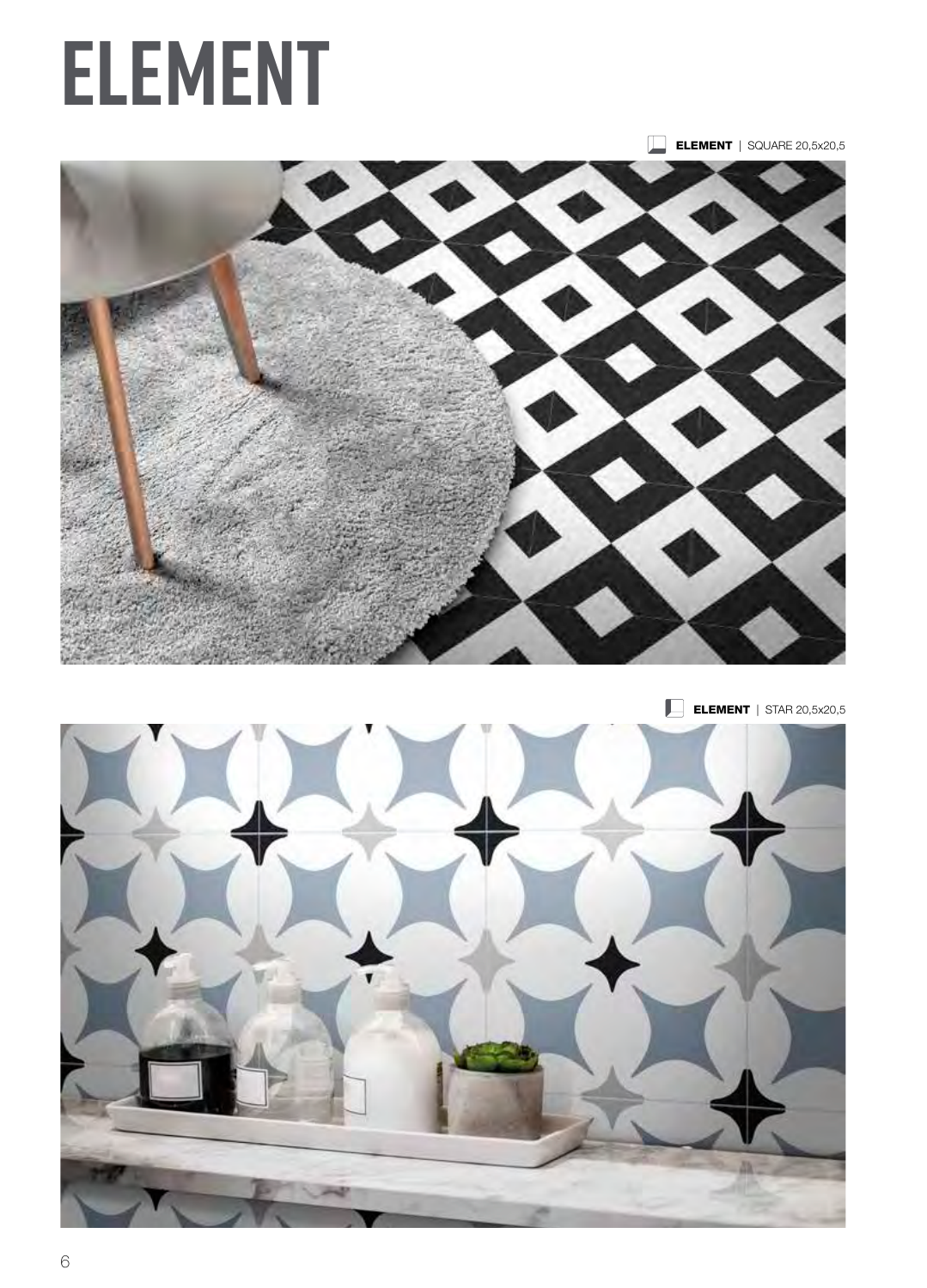

ELEMENT | OPTICAL 20,5x20,5

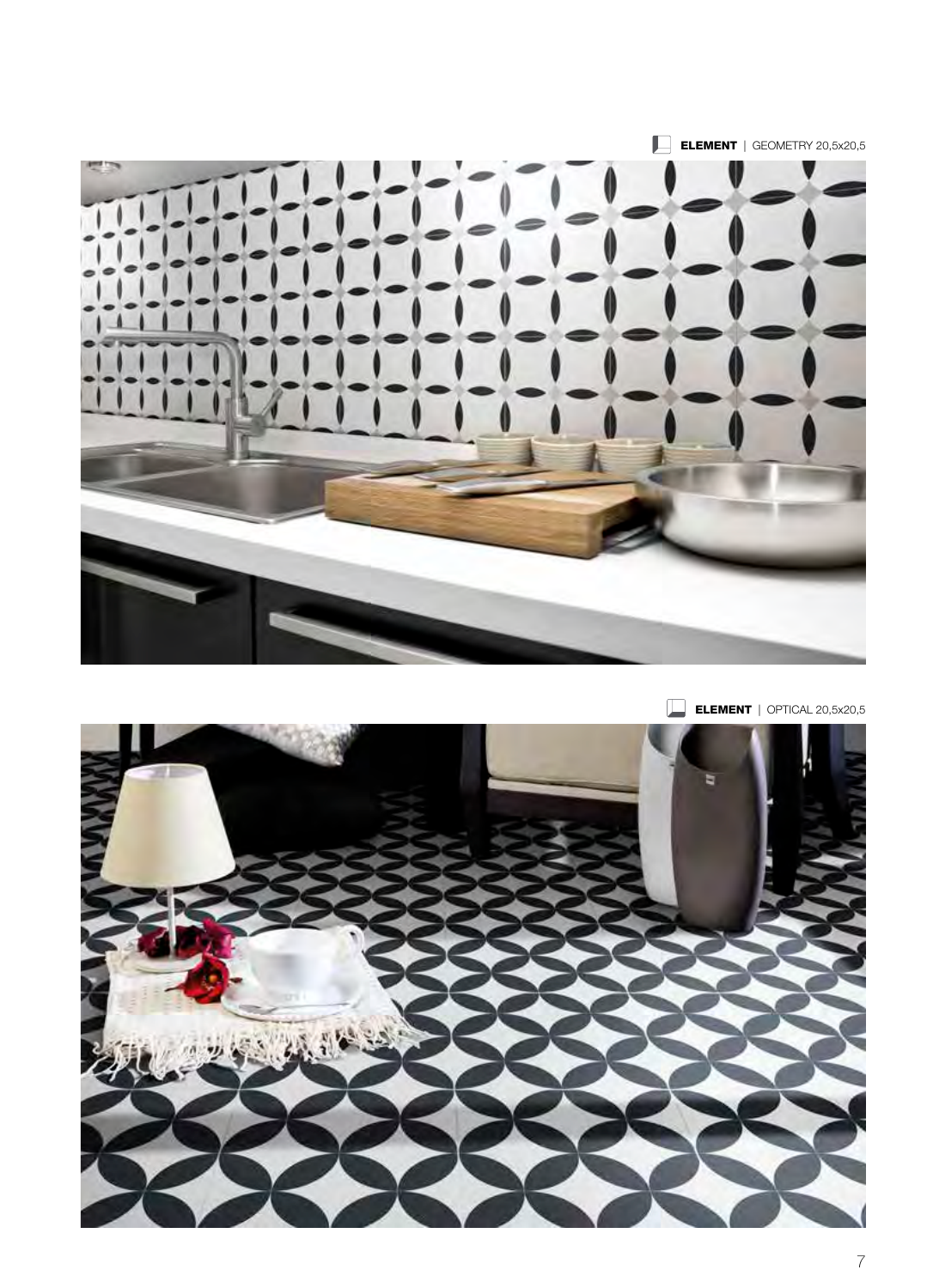#### **CARATTERISTICHE TECNICHE** TECHNICAL FEATURES

#### GRES PORCELLANATO SMALTATO

CERAMIC STONEWARE GLAZED

#### GRUPPO DI APPARTENENZA:

SPECIFIC GROUPING:

#### EN 14411 APPENDICE G BIa GL

| <b>SIMBOLOGIA</b> | <b>CARATTERISTICHE</b>                                       | <b>UNITÀ DI MISURA</b> | <b>VALORE MEDIO XCLUSIVE</b>      | <b>VALORE PRESCRITTO</b>                                     | <b>METODO DI PROVA</b>     |
|-------------------|--------------------------------------------------------------|------------------------|-----------------------------------|--------------------------------------------------------------|----------------------------|
| <b>SYMBOLOGY</b>  | <b>FEATURES</b>                                              | UNIT OF MEASUREMENT    | <b>XCLUSIVE MEAN VALUE</b>        | PRESCRIBED VALUE                                             | <b>TEST METHOD</b>         |
| <u>Danma</u>      | <b>DIMENSIONE LATI</b><br>DIMENSIONS-LENGHT<br>AND WIDTH     | $\%$                   | <b>CONFORME</b><br><b>CONFORM</b> | $+/- 0,5$                                                    | <b>UNI EN ISO 10545-2</b>  |
|                   | RETTILINEITÀ DEI LATI<br>SIDE STRAIGHTNESS                   | $\%$                   | <b>CONFORME</b><br><b>CONFORM</b> | $+/- 0,5$                                                    | <b>UNI EN ISO 10545-2</b>  |
|                   | ORTOGONALITÀ DEGLI<br><b>SPIGOLI</b><br>CORNER SQUARENESS    | $\%$                   | <b>CONFORME</b><br><b>CONFORM</b> | $+/- 0,6$                                                    | <b>UNI EN ISO 10545-2</b>  |
|                   | <b>PLANARITÀ</b><br><b>FLATNESS</b>                          | $\%$                   | <b>CONFORME</b><br><b>CONFORM</b> | $+/- 0,5$                                                    | <b>UNI EN ISO 10545-2</b>  |
|                   | <b>SPESSORE</b><br><b>THICKNESS</b>                          | $\%$                   | <b>CONFORME</b><br><b>CONFORM</b> | $+/- 5,0$                                                    | <b>UNI EN ISO 10545-2</b>  |
|                   | <b>ASSORBIMENTO</b><br>D'ACQUA<br><b>WATER ABSORPTION</b>    | $\%$                   | <b>CONFORME</b><br><b>CONFORM</b> | $\leq 0.5$                                                   | <b>UNI EN ISO 10545-3</b>  |
| ΚG                | SFORZO DI ROTTURA<br><b>BREAKING STRENGHT</b>                | ${\sf N}$              | <b>CONFORME</b><br><b>CONFORM</b> | $\geq$ 1300 se sp $\geq$ 7,5 mm<br>$\geq$ 700 se sp < 7,5 mm | <b>UNI EN ISO 10545-4</b>  |
| KG                | <b>MODULO DI ROTTURA</b><br>MODULUS OF RUPTURE               | N/mm <sup>2</sup>      | <b>CONFORME</b><br>CONFORM        | $\geq 35$                                                    | <b>UNI EN ISO 10545-4</b>  |
|                   | <b>RESISTENZA AL CAVILLO</b><br>CRAZING RESISTANCE           |                        | <b>CONFORME</b><br>CONFORM        | <b>RICHIESTA</b><br><b>REQUIRED</b>                          | <b>UNI EN ISO 10545-11</b> |
|                   | <b>RESISTENZA ALLE</b><br><b>MACCHIE</b><br>STAIN RESISTANCE |                        | <b>CONFORME</b><br><b>CONFORM</b> | 3 MIN                                                        | <b>UNI EN ISO 10545-14</b> |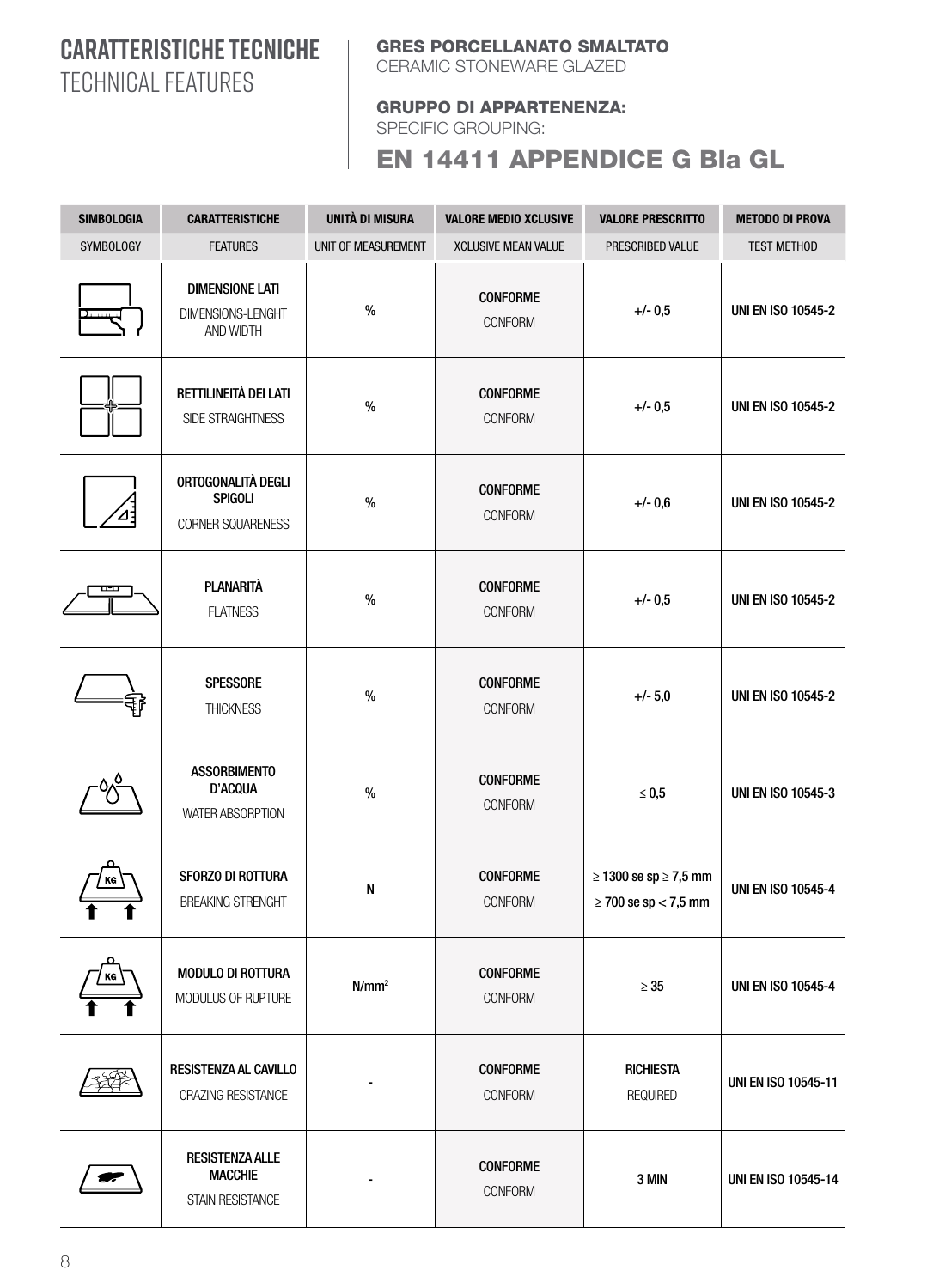

#### **tutte le Collezioni XCLUSIVE**

all the XCLUSIVE **COLLECTIONS** 



**RE\_STYLE ELEMENT RETRÒ MYSTIQUE PAINT AMARCORD** 

**/ EFFETTO MARMO MARBLE LOOK**

> **COLOSSEUM ORIGINI**

#### **/ EFFETTO CEMENTO CONCRETE LOOK**

**REWIND XTREME ADANA LAST MINUTE HABITAT STREET**

### **/ EFFETTO PIETRA STONE LOOK**

**PIETRA LUNARE ARTIC ALPEN GREY STONE ORIGINI QUARZITE ASPEN EUROPA**

| MOSAICI        |
|----------------|
| <b>MOSAICS</b> |

**MUSE**

**/ MATTONCINI BRICKS**

> **COLOR TREND OLD TREND COUNTRY SUBWAY**

### **/ EFFETTO LEGNO WOOD LOOK**

**GLAMOUR DEK WOOD TREND FOREST WOOD BRAZILIAN wood BOIS ESSENZE PLANK SALOON PLANET AXE TUDOR SBIANCATO WILD JUNGLE ORIGINAL BARK VINTAGE CARBONARA**